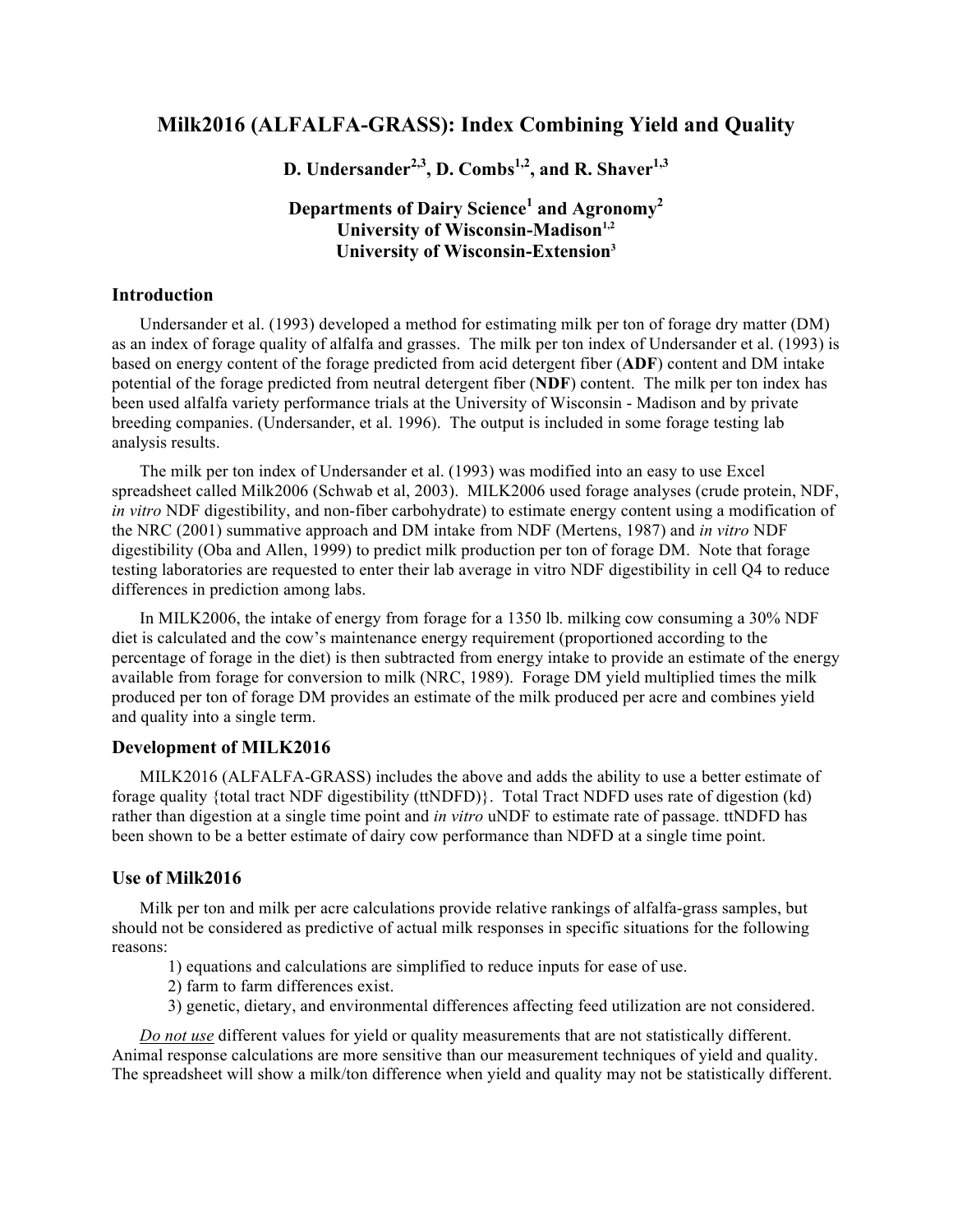Standard inputs that are needed for MILK2016 (ALFALFA-GRASS) include DM percentage and yield, CP percentage, 48-hour *in vitro* NDF digestibility (*not* dry matter digestibility), and NDF percentage. Ash and ether extract should be entered if available, but book values can be entered instead (for normal alfalfa/grasses, 10.0% ash and 2.7% ether extract, are recommended). Non-fiber carbohydrate and non-starch NFC are calculated values within the spreadsheet.

The MILK2016 (ALFALFA-GRASS) worksheet contains NRC (2001) RFV100 and high quality alfalfa in rows 12 and 13 as a quality reference. You can begin entering your samples in row 14: sample identification in column A, quality data in columns B through G, and DM yield in column H. Calculated results are found in columns I through T.

#### **Normal Ranges of Values**

Average and normal ranges for alfalfa/grass forage analysis of farmer samples are as follows:

|         | СP<br>$\%$ | <b>NDF</b><br>% | <b>NDFND</b><br>% of NDF | <b>TTNDFD</b><br>% of NDF | NFC.<br>$\%$ | -FF<br>% | ash<br>% | milk/ton<br>lb/ton DM |
|---------|------------|-----------------|--------------------------|---------------------------|--------------|----------|----------|-----------------------|
| Average | 19.0       | 43.0            | 45.0                     | 43                        | 26           | 3.0      | 10.0     | 3.000                 |
| Minimum | 10.0       | 30.0            | 30.0                     | 30                        | 10           | 1.0      | 6.0      | 1,600                 |
| Maximum | 30.0       | 60.0            | 70.0                     | 60                        | 40           | 4.0      | 16.0     | 3.800                 |

### **References**

Mertens, D. R. 1987. Predicting intake and digestibility using mathematical models of ruminal function. J. Anim. Sci. 64:1548-1558.

National Research Council. 2001. Nutrient requirements of dairy cattle. 7<sup>th</sup> rev. ed. Natl. Acad. Sci., Washington D.C.

National Research Council. 1989. Nutrient Requirements of Dairy Cattle. 6<sup>th</sup> rev. ed. Natl. Acad, Sci., Washington, DC.

Oba, M. and M. S. Allen. 1999. Evaluation of the importance of the digestibility of neutral detergent fiber from forage: effects on dry matter intake and milk yield of dairy cows. J. Dairy Sci. 82:589-596.

Schwab, E. C., R. D. Shaver, J. G. Lauer, and J. G. Coors. 2003. Estimating silage energy value and milk yield to rank corn hybrids. J. Anim. Feed Sci. Technol. 109:1-18.

Undersander, D.J., W.T. Howard, and R.D. Shaver. 1993. Milk per acre spreadsheet for combining yield and quality into a single term. J. Prod. Ag. 6:231-235.

Weiss, W. P. 1996. Estimating available energy content of ruminant feeds. Pages 1-11 *in* Proc. California Nutrition Conference, Fresno, CA.